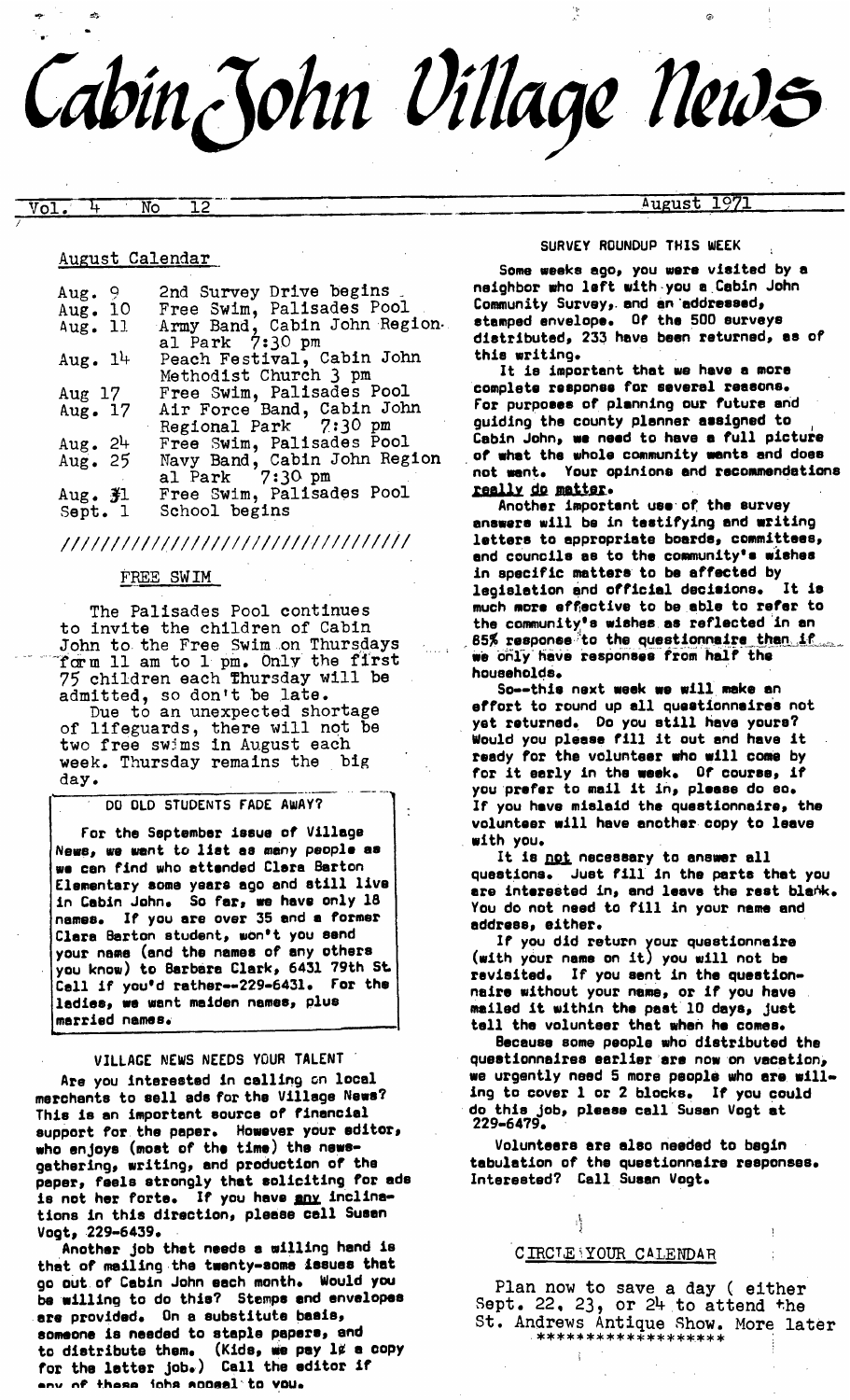#### THERE ONCE WAS A QUARRY

Peter Camplair remembers when the busiest place in Cabin John was the huge stone quarry behind his home on BOth Street. When it was in operation, many trucks each day came in from area builders, to be loaded up aith stone of all sizes end shapes, quarried and cut on the site. About a dozen men mere employed at the quarry, and the sound of blasting and cutting could be heard sll over Cabin John.

I walked with Peter Camplair over the grounds that used to be the quarry. Roughly, it is the wooded eras between Spring Road, Caraway Road, Buxton Terrace. About 24 acres large, it is now grown up in trees, bushes, and all the greenery that takes: over when man abandons.

Peter was a boy when the quarry was in operation, and he knows avery;foot of it. There's the old stone weighing station, where trucks checked in empty end checked out loaded. There's the powder house up on the hill, all but hidden now by shrubs and vines, where the blasting dynamite was stored. And old Mr. Camplair, Peter's father and a master stonemason, built the ornamental pool and Fountain still discernable by the main truck road. Across From the pool is the sample display mounting, showing the kinds and cuts of stone available.

It wasn't supposed to be a quarry. A man named Hugh White, a lawyer for the Commerce Deportment, bought the 24 acres from the American Lend Company (whoso president mes a Mr. Tomlinson) with the intention of buildlng houses on It. But ahen he dlecovered that his purchase was almost solid rock, he changed hie plans and opened a stone quarry. In addition to selling to area builders who sent their trucks to his quarry, Mr. White had three trucks of his own that were kept busy making deliveries, many of them to government construction sites. Some of the stone buildings and bridges in Rock Creek Park are built of stone quarried here in Cabin John.

Starting in the early 50'8, the quarry rsached its peak of business in the last years of that decade, then came to a halt about ten years after it had begun. What **happened? Why did this quarry Fold when**  three others in the immediate vicinity are still flourishing today?

According to Mr. Camplair, there were several reasons. Hugh White, still working Fulltimb for the Commerce Department just wasn't on hand enough of the time to guide things closely and well. There were transportation problems, too. Restrlctad by MacArthur Boulevard's 2-ton limit, Mr. White was delivering small loads in twice as many trips. Persimmon Tree Road mas just a dirt road, end there was no Beltway. The competing quarries on River Road had a great advantage in this respect.

Then there was trouble with the neighbors. he people who lived on Caraway Road (which was elled Main Street in those days) complained loquently that not only did the constant lasting shatter the peace oF their lives, but hat disturbances to the streams and springs ad caused the water level to drop to a point here their wells were golng dry. (Walls, yes. emember this was the country.) So Mr. White hanged the blasting site to an area near here Buxton Terrace t8 today. But the noise idn't improve, and the neighbors were still ary unhappy.

Eventually, too many troubles overcame the quarry and Mr. White filed for bankruptcy. A young real estate woman named Nettie Mae Burgess bought most of the land and still owns it. (Today Mrs. Burgess is 82 and very sharp in real estate.) She owns about 14 acres of the former quarry, and the Maryland Park Commission owns 10 acres, and both are nice about letting interested Cabin Johners walk around.

It's a trip into nostalgia if you've lived hera that long, into history at any rate, Into one more surprising chapter In the life and times of Cabin John,

8erbara Clerk

*@¢@¢@¢@¢@¢@@@@@@@*@*¢@¢@ø@¢@¢@ø@@* 

# PEACH FESTIVAL

The Cabin John United Methodist Church is sponsoring a fabulous Church Peach Festival. The day is August 14 at 3 pm and the place is the corner of MacArthur Blvd. and 77th St. There will be ho'emade cake, ice cream and lots of fresh tree ripened peaches, both to eat immediately, and to take home. In addition, the ladies of Cabin John will have homemade goodies and fresh garden produce for sale. It sounds like a delicious afternoon to me!

#### RECOLTECTIONS REQUESTED

 $D$ ytha Wyle is compiling a history of the Cabin John Methodist Church for the big anniversary celebration this fall. She is interested in getting information about the church in its early days. The church was dedicated in 1921, so anyone who has stories and/or recollections about the church around that time, please call Dytha Wyle at 229 - 618~.

\*\*\*\*\*\*\*\*\*\*\*\*\*\*\*\*\*\*\*\*\*\*\*\*\*\*\*\*\*\*\*\*\*\*

### VILLAGE NEWS STAFF

| Editor    | Mrs. Susan Vogt                  | 229-6479     |
|-----------|----------------------------------|--------------|
|           | News Collection Janet Hutchinson |              |
|           |                                  | 229-6144     |
| Features  | Barbara Clark                    | $229 - 6431$ |
| Recipes   | Frances Kandle                   | 229-3208     |
|           | Dana Cable                       | $229 - 3830$ |
|           | Mary McCusker                    |              |
| Gardening | Theresa Jessup                   |              |

 $( )()()()()()()()()()()()()()()()()()()() 0()$ WE NEED RECIPES !! DO YBU HAVE A FAVORITE DISH?? DO YOU HAVE A NEIGHBOR WHO'S A GOURMET COOK? SEND A RECIPE TODAY TO FRANCES KANDLE 7008 BUXTON TERRACE, CABIN JOHN, MD.<br>OR CALL 229-3208. OR CALL 22o-3208 . AD RATES<br>ADS \$3<br>\$8 CLASSIFIED ADS \$3 per month or for three months. WANT DAS  $50¢$ <br>SUBSCRIPTION RATE

\$1.00 per year MAILED OUT,SUBSCRIPTION ~',2 per year

Were you mlssed on our recent subscription drive? There' s still time and the need. Send your dollar today  $\blacksquare$ to Susan Vogt 6509 76th St. Cabin John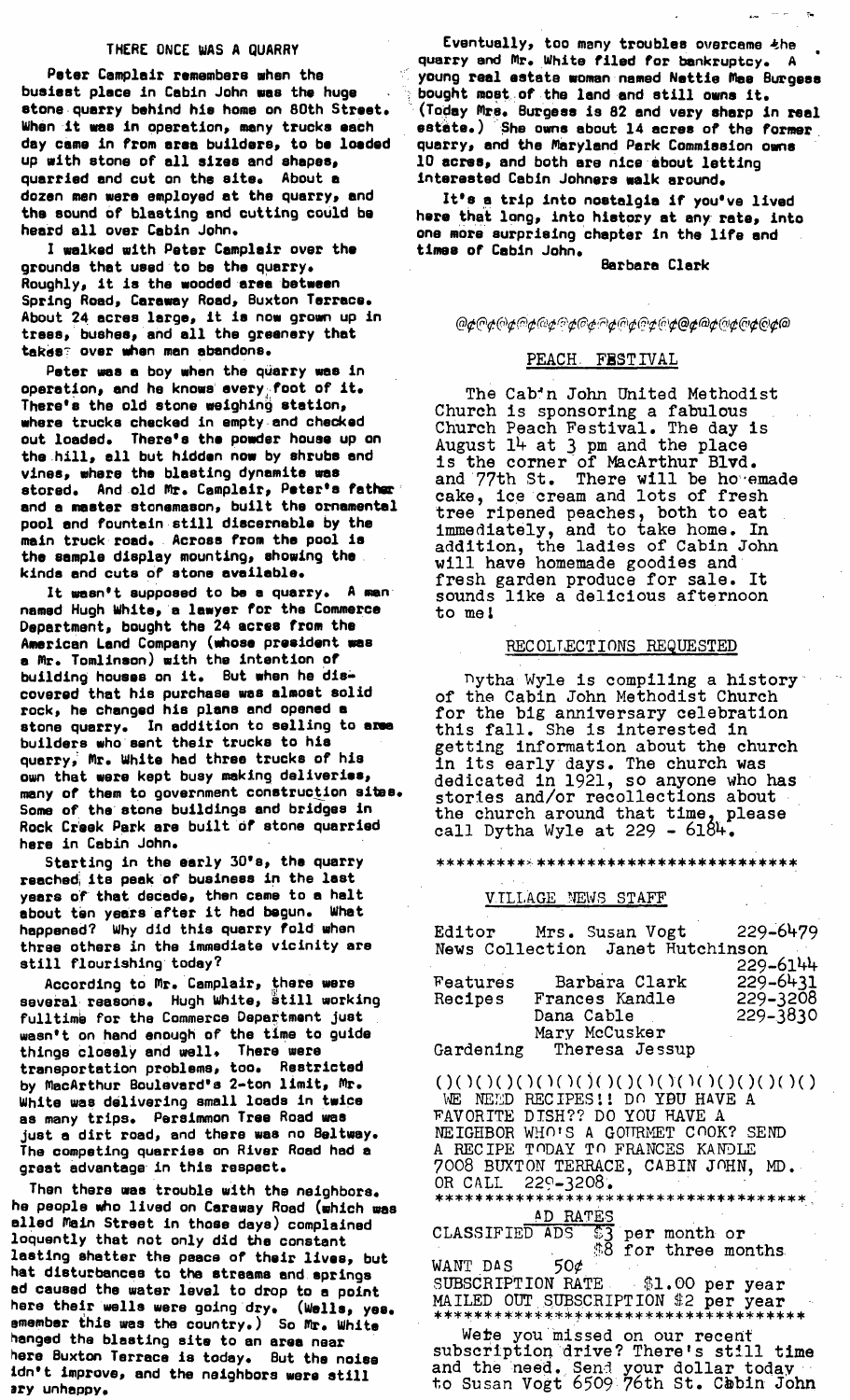# RECIPE LADY'S FILE

Ideal for warm weather menus. Use your imagination and vary the ice cream and filling.

ICE CREAM SUNDAE PIE

1 cup chocolate wafer crumbs 1/2 cup finely chopped walnuts 1/% cup softened butter or margerine I cuart vanilla ice cream 1 cup (10 oz pkg) frozen straw- $_{\rm BERTES,~slightly~thawed}$ Whipped cream and walnut halves

Mix wafer crumbs, walnuts\_and butter together until crumbly. Press into bottom and sides of 9-inch pie plate. Bake at 375 degrees about 7 minutes. Refridgerate until well chilled.

Spoon half of softened ice cream into shell. Spread with half of strawberries. Cover with remaining half of ice cream and strawberries. Garnish with whipped cream and walnut halves. Freeze. Let stand at room temperature I0 minutes before serving. Makes six servings. Frances Kandle

\*\*\*\*\*\*\*\*\*\*\*\*\*\*\*\*\*\*\*\*\*\*\*\*\*\*\*\*\*\*\*\*\*\*\*\*\* \*\*\*\*\*\*\*\*\*\*\*\*\*\* \*\*\*\*\*\*\*\*\*\*\*\*\*\*\*\*\*\*\*\*\*\*\*

#### NEWSY NOTES

Mr. and Mrs. Clyde Bilbert and children Gay~ =icky, Vickie, Kathy, nd Cindy have returned from a week vacation at Grey's Point Camp in Topping  $Virginia.$ 

Mr. and Mrs. Billy Sullivan and children Connie, Betty, and Johnny have returned from a two week vacation at Grey's Point also.

A-d Mr. and Mrs. Joe Reid with sons Eddie and Michael spent their two week vacation at Grey's Point too.

Mr. and Mrs. Norris Fradin spent several weeks in June touring the c country. They had a fobulous time, and we're all waiting for a slide show soon.

Mr. and Mrs. Richard Schmidt are moving to Chevy Chase. While we're sorry to see them leave, we expect to -ee them often.

## New Neighbors

Phil and Margaret Dieffenbach and children Carl ( avid, Louise, and Ann have moved into a house on Buxton Terrac .

Dr. and Mrs. A.D. Lopez and children John, Michael, and Volanda have moved from San Diego to a house on  $76th$   $st.$ 

 $\mathcal{L}_\text{c}$  ,  $\mathcal{L}_\text{c}$  ,  $\mathcal{L}_\text{c}$ 

August -- The Month to Set Ires

Actually bearded iris may be divided and reset at any time between the 4th of July and Labor Day  $$ after the roots and rhizomes have begun to develop. If you are going away on vacation, wait until you -eturn since newly transplanted iris require frequent watering for two or three weeks after transplanting

After you have dug the clumps, clean them with the hose and-inspect the rhizomes for rot and borer damage. Make your divisions witha sharp knife and cut out rotted sections. Search for larvae that may have eaten into the rhizomes.

Before planting the divisionS, cut back the leaf-fans to about  $1/2$ their length to reduce the loss of water from the plants until the roots take hold. Cut off all portions of the leaf that may show leaf spot.

Plant three to seven sections of a variety so that all leaf-fans face in the same direction and space them six to eight inches apart. Be careful to plant your 'ris divisions firmly with no air pockets beneath the rhizomes. The rhizome should be completely but shallowly covered with soil.

When you plant, dig two slanting holes about 2 inches apart and 5 inches deep leaving a shallow ridge of coil between them. Set the rhizome firmly on this saddle. Spread out haf the roots into each hole and cover htem well, but no more than one inch deep. Water the plant occasionall until new growth appears. You should have modest bloom the first year and excellent bloom the second year.

Theresa Jessup<br>'କ୍ଷଦସନ୍ତେନ୍ନ'''ସେନ୍ଦ୍ରମ୍ୟକ୍ରମନ୍ତ୍ରମେ ''ସେମ୍ବିଜନ୍ନ'''

# WANT ADS

- ALTERATIONS: Recuperating from operation. Will do alterations in home. Bring that dress you've had in $_{\mathbb{I}}$ the closet for a year. 229–2546
- FOR SALE: 1 Double and 2 single Beds, Coil Spring and Mattress for each End mables and Kitchen Chairs. J.F. Phillips, 7702 Tomlinson Ave
- $\overline{\text{BABXSITTING}}\colon$  Two Cabin John girls aged lO and lq would llke babysitting Jobs together. Please call 229-0240 or 229-6994. "
- FOR SALE: Norge Washer. automatic Perfect Condition. You Carry .
- ~50 Five Years 01d. 229-7426  ${\tt HONEY:}$  Natural Wildflower Honey 80  $\ell$  per pound. Call Mr. Winston at 966-1197.
- **()(3(3(3(3(3(3(3(3(3(3(3()(3(3(3()**  NEW BABY \*\*\*\*\* AT LAST

Mrs. Janet Peluso, a teacher at  $C$ lara Barton for the past three  $_{\text{years}}$ has a new baby. He Is named for his father, Joseph Roy PAluso, and was born on Xuly 15. Mrs. Peluso plans to return to Clara Barton in Sept. ~ongratu]ations to all.